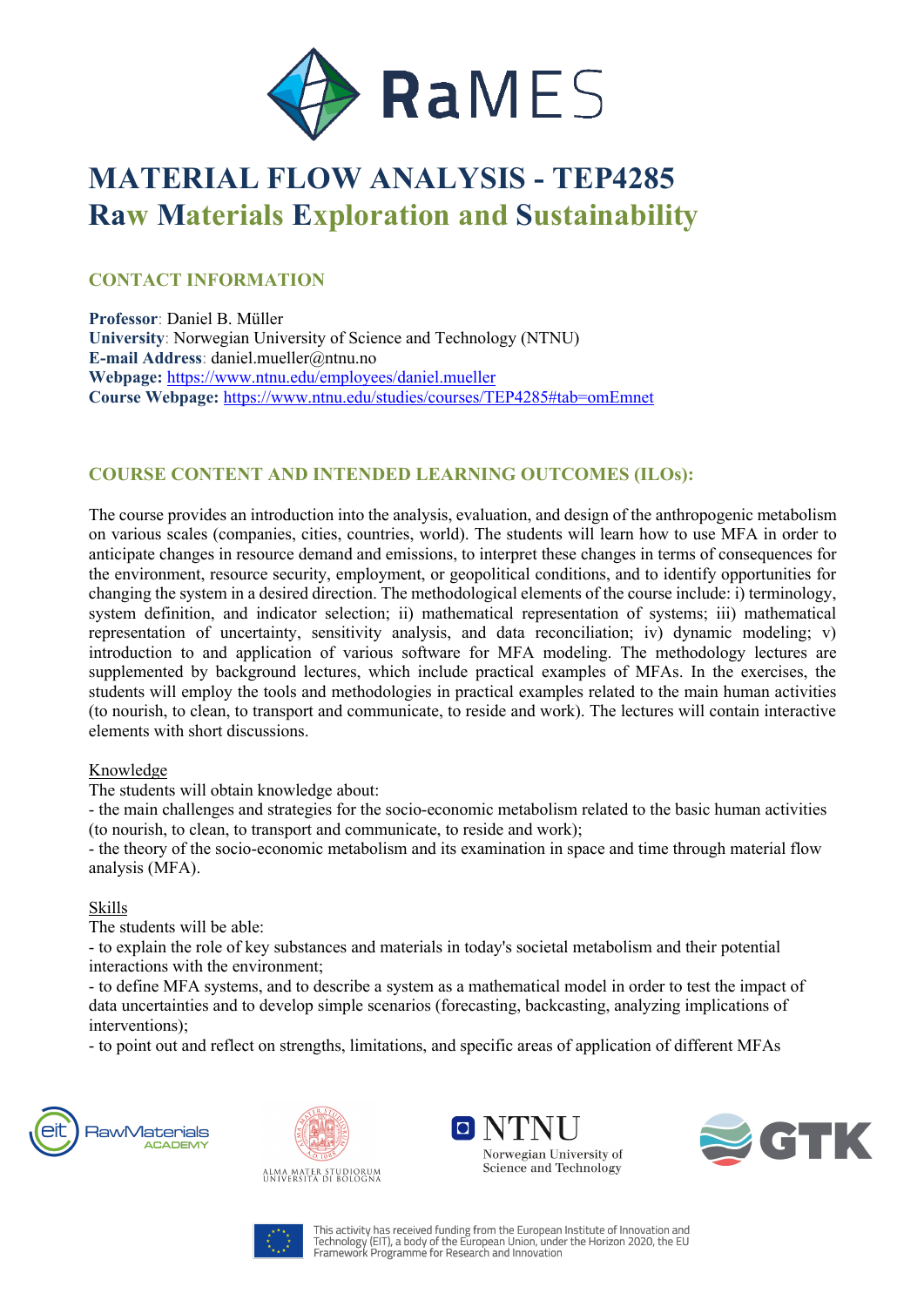

(including other industrial ecology tools that build on them), and to interpret the results in terms of their policy implications (e.g., judge the effectiveness of different interventions).

General competence

The students will:

- familiarize with the use of system approaches for solving complex problems;

- become aware of the similarities and differences between MFA and other industrial ecology tools, the types of questions they can address, and their limitations;

- learn to effectively communicate complex information with practitioners (including visual representation).

#### **Aligning with the EIT OLOs:**

 $\boxtimes$  EIT OLO 1 - Making value judgments and sustainability competencies

2= highly relevant to the course content – The course provides the student with the ability to use MFA in order to anticipate changes in resource demand and emissions, to interpret these changes in terms of consequences for the environment, resource security, employment, or geopolitical conditions, and to identify opportunities for changing the system in a sustainable direction.

EIT OLO 2 - Entrepreneurship skills and competencies

☑ EIT OLO 3 - Creativity skills and competencies

2= highly relevant to the course content – The course focuses on systems thinking and quantitatively analysing the linkages between different parts of the economy. This encourages the students to think beyond traditional disciplinary boundaries, to determine systemic consequences of alternative interventions, and to identify novel solutions to problems.

EIT OLO 4 - Innovation skills and competencies

☑ EIT OLO 5 - Research skills and competencies

2= highly relevant to the course content – The course provides the students with cutting-edge research tools (methodology lectures) and applications in various areas (background lectures). Subsequently, they are applying the tools on their own to new problems (exercises), where they work in groups of 2-3 students.

☑ EIT OLO 6 - Intellectual transforming skills and competencies

1= marginally relevant to the course content – The course exposes the students to some extent to practical experiences through excursions and guest lectures by industry representatives. These experiences are relevant for motivating the questions they are addressing in the exercises and for critically reflecting on the effectiveness of existing industrial strategies in different contexts.

EIT OLO 7 - Leadership skills and competencies

#### **ASSESSMENT METHODS AND GRADING SYSTEM**

Different assessment methods will be used to evaluate the students: content-based, competence-based and impact-based assessments. Content-based assessment refers to assessment tasks that mainly ask the learner about facts. Competence-based assessment refers to assessment of intended learning outcomes that ask the learner to show ability to also use these facts. Impact-based assessments take the assessment of competencies one step further and ask the learner to use these competencies in a real-life situation to create a change or solve a challenge.











This activity has received funding from the European Institute of Innovation and This activity has received funding from the European Union, under the Horizon 2020, the EU<br>Framework Programme for Research and Innovation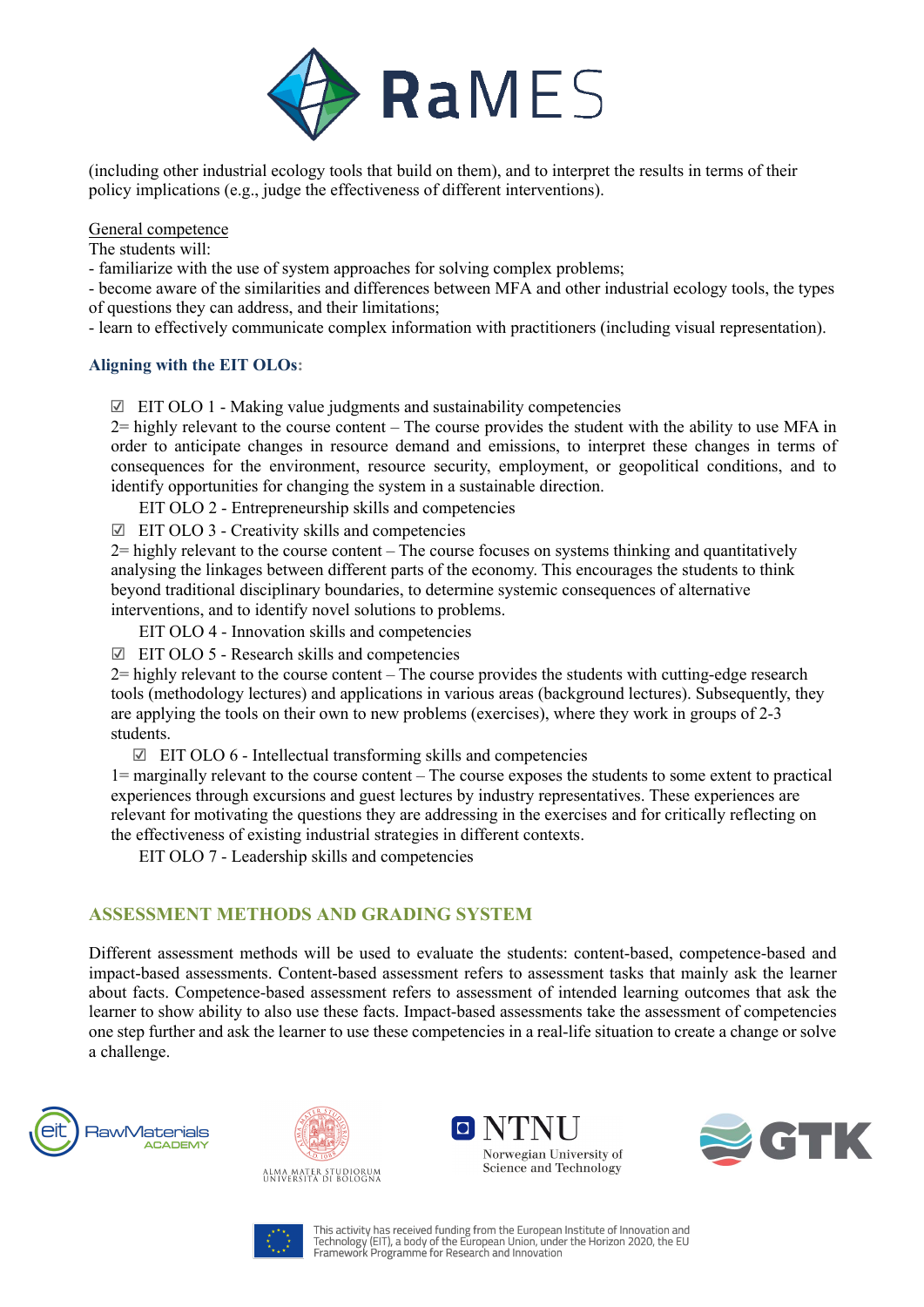

Active participation during the course is key to stimulate the students and allow them to reflect on strengths, limitations, and specific areas of application of different MFAs. The exercises allow the evaluation of students based on their critical and creative thinking in terms of value judgment and sustainability assessment (EIT OLO 1 and EIT OLO 3), since they are tasked to apply the methods learned in different activities which involve human activities, from biofuels to cement and GHG emissions. The students are provided with only background information and are required to conduct their own literature research (EIT OLO 5) so to submit informed policy recommendations.

The final exam is split into two parts: exercises (evaluation of reports) and a written exam. Both parts aim to test all of the OLOs mentioned above, however, the written exam is better suited to evaluate the value judgement and sustainability competencies (OLO 1) and the creativity skills and competencies (OLO 3), the exercises are better suited to address the research and the intellectual transforming skills and competencies (OLOs 5 and 6).

| <b>ASSESSMENT METHOD</b> | <b>WEIGHT ON</b><br><b>FINAL GRADE</b> |
|--------------------------|----------------------------------------|
| Exercises (reports)      | 30%                                    |
| Written exam             | 70%                                    |

## **COURSE SESSIONS**

| Part 1     | <b>BACKGROUND</b>                                                                                                                                                                                   |
|------------|-----------------------------------------------------------------------------------------------------------------------------------------------------------------------------------------------------|
| Content    | The background lectures and excursion provide an introduction into the<br>socioeconomic metabolism with a focus on the four human activities:<br>• To Nourish (food – carbon, nitrogen, phosphorus) |
|            | • To Clean (waste management)<br>• To Transport and Communicate (mobility, electronics, paper – aluminum,<br>critical materials)<br>• To Reside and Work (buildings – construction minerals, steel) |
| Readings   | Recommended reading: Baccini and Brunner (2012): Metabolism of the<br>Anthroposphere. MIT Press. Literature on the individual topics will be<br>provided                                            |
| Assignment | No assignments for this part. Active participation in discussions.                                                                                                                                  |

# Part 2 **METHODOLOGY**











This activity has received funding from the European Institute of Innovation and This activity has received funding from the European Union, under the Horizon 2020, the EU<br>Framework Programme for Research and Innovation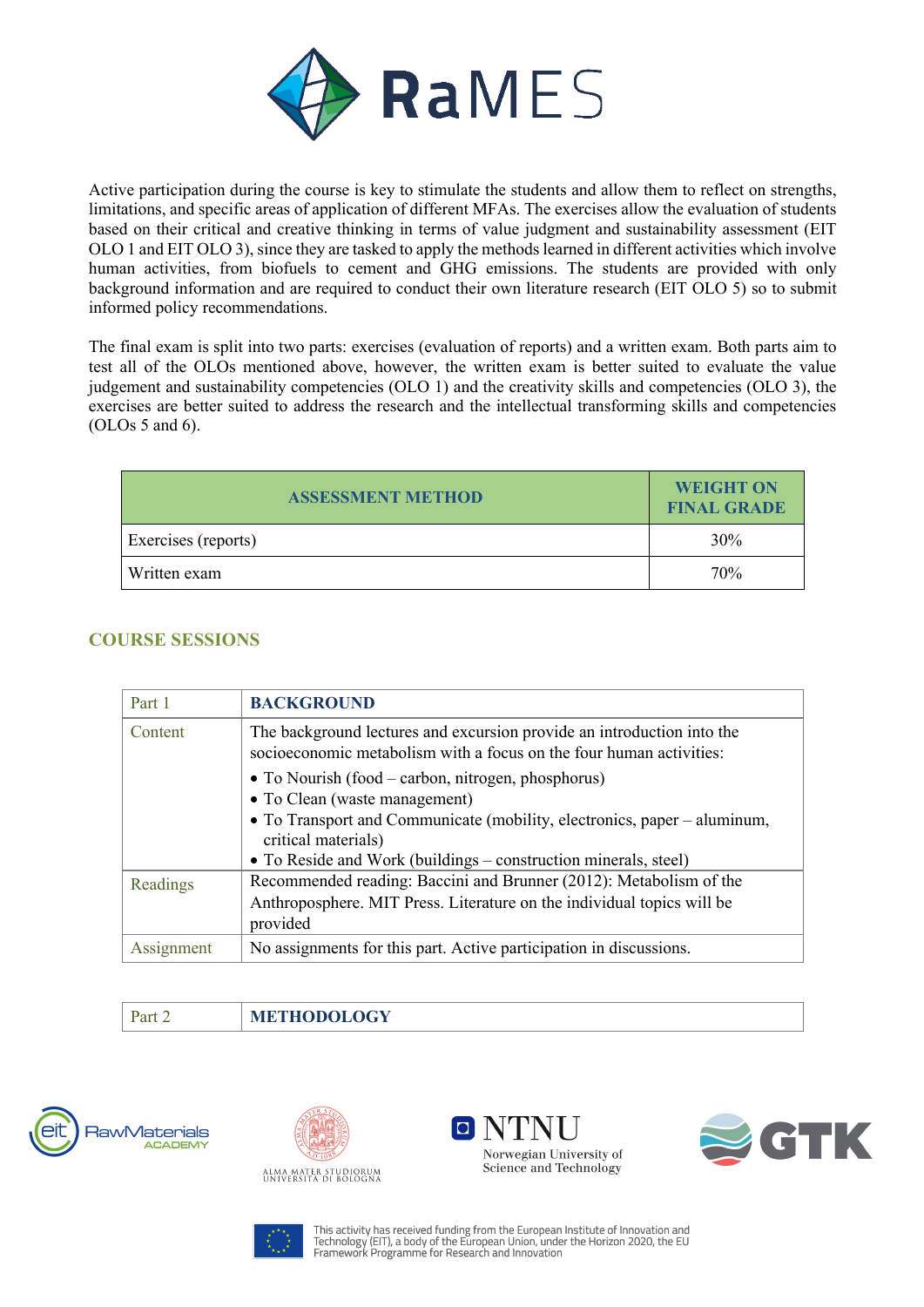

| Content    | Methodology lectures provide the students with the tools necessary to conduct<br>and interpret a material flow analysis. This includes: |
|------------|-----------------------------------------------------------------------------------------------------------------------------------------|
|            | • System definition                                                                                                                     |
|            | $\bullet$ Procedure                                                                                                                     |
|            | • Mathematical description: quasi-stationary models                                                                                     |
|            | • Uncertainty analysis (sensitivity analysis, error propagation, Monte Carlo<br>simulation, data reconciliation)                        |
|            | • Mathematical description: dynamic models                                                                                              |
|            | • Lifetime estimation                                                                                                                   |
|            | • Scenario development                                                                                                                  |
| Readings   | Recommended reading: Brunner and Rechberger (2016): Handbook of                                                                         |
|            | Material Flow Analysis; CRC Press. Additional literature will be provided for                                                           |
|            | each lecture topic.                                                                                                                     |
| Assignment | No assignments for this part. Active participation in discussions.                                                                      |

| Part 3     | <b>EXERCISES</b>                                                                                                                                                                                                                                                                                                  |
|------------|-------------------------------------------------------------------------------------------------------------------------------------------------------------------------------------------------------------------------------------------------------------------------------------------------------------------|
| Content    | In the exercises, the students learn to employ the methods (part 2) in different<br>applications for all human activities (part 1). The exercises focus on the<br>following topics:<br>$\bullet$ Biofuels<br>• Phosphorus cycle<br>• Omega-3 fatty acids<br>• Lead cycle<br>• Cement and greenhouse gas emissions |
| Readings   | No readings are provided here. The students will use the information provided<br>in part 1 and 2, and conduct their own literature research.                                                                                                                                                                      |
| Assignment | The students will get assignment texts for each exercise, which includes<br>relevant background information.                                                                                                                                                                                                      |

| Part 4       | <b>FINAL EXAM</b>                                                                                                                                                                                                                                                                                                                            |
|--------------|----------------------------------------------------------------------------------------------------------------------------------------------------------------------------------------------------------------------------------------------------------------------------------------------------------------------------------------------|
| Date - hours | Date and place will be announced at the beginning of the semester $-$<br>$h$ 09.00 - 13.00                                                                                                                                                                                                                                                   |
| Content      | A written examination will take place in November/December. The duration is<br>4 hours. The topics of the text are related to the application of MFA in different<br>contexts, with a focus on:<br>• System definition<br>• Mathematical modelling (only quasi-stationary cases)<br>• Uncertainty analysis<br>• Interpretation of given MFAs |